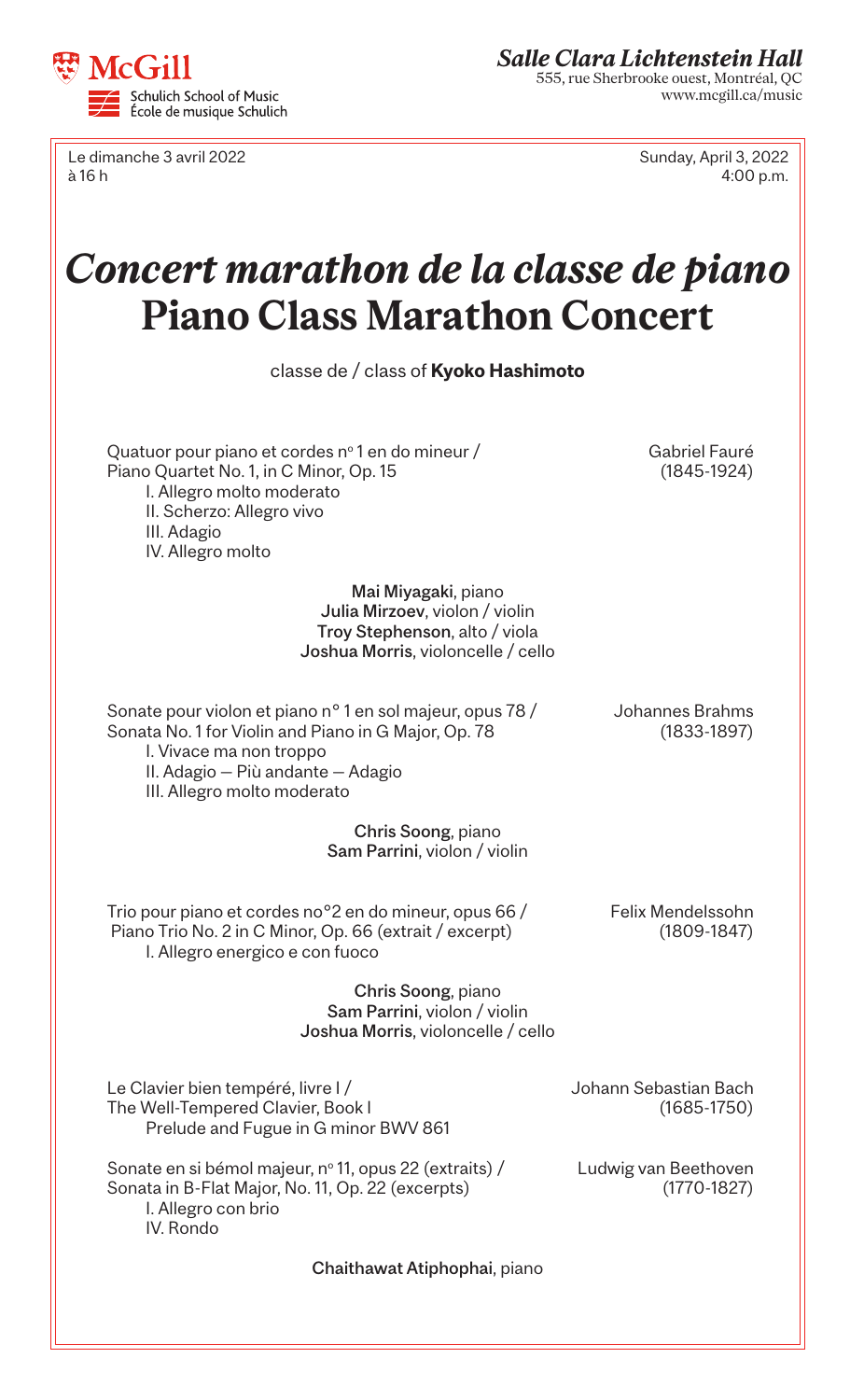| Le Clavier bien tempéré, livre II /<br>The Well-Tempered Clavier, Book II<br>Prélude et Fugue en do dièse mineur /<br>Prelude and Fugue in C-Sharp Minor, BWV 873                                                                                                                                                                                                                                                                  | J. S. Bach                             |  |
|------------------------------------------------------------------------------------------------------------------------------------------------------------------------------------------------------------------------------------------------------------------------------------------------------------------------------------------------------------------------------------------------------------------------------------|----------------------------------------|--|
| Sonate pour piano en la mineur (extrait) /<br>Piano Sonata No. 14 in A Minor, D.784 (excerpt)<br>I. Allegro giusto                                                                                                                                                                                                                                                                                                                 | <b>Franz Schubert</b><br>$(1797-1828)$ |  |
| 12 Études, opus 8 (extraits / excerpts)<br>8. Lento (tempo rubato)<br>9. Alla ballata                                                                                                                                                                                                                                                                                                                                              | Alexander Scriabin<br>$(1872 - 1915)$  |  |
| Otto Popescu, piano                                                                                                                                                                                                                                                                                                                                                                                                                |                                        |  |
| Sonate en mi majeur / Sonata in E Major, K.531                                                                                                                                                                                                                                                                                                                                                                                     | Domenico Scarlatti<br>$(1685 - 1757)$  |  |
| Sonate en si mineur / Sonata in B Minor, K.377                                                                                                                                                                                                                                                                                                                                                                                     | D. Scarlatti                           |  |
| Sonate nº 4 en la mineur / Sonata No. 4 in A Minor, D.537<br>I. Allegro ma non troppo<br>II. Allegretto quasi andantino<br>III. Allegro vivace                                                                                                                                                                                                                                                                                     | F. Schubert                            |  |
| 24 Préludes (extraits / excerpts)<br>Claude Debussy<br>2. Modéré, "Voiles" (Livre / Book I)<br>$(1862 - 1918)$<br>3. Mouvement de Habanera, "La puerta del Vino" (livre / book II)                                                                                                                                                                                                                                                 |                                        |  |
| 8 Études tableaux, opus 33 (extrait / excerpt)<br>7. Moderato, en sol mineur / in G Minor                                                                                                                                                                                                                                                                                                                                          | Sergei Rachmaninoff<br>$(1873-1943)$   |  |
| 9 Études tableaux, opus 39 (extrait / excerpt)<br>9. Allegro moderato, en ré majeur / in D Major                                                                                                                                                                                                                                                                                                                                   | S. Rachmaninoff                        |  |
| Negar Moradi, piano                                                                                                                                                                                                                                                                                                                                                                                                                |                                        |  |
| 4 Impromptus, SO 300a<br>Moderato<br>Moderato Expressivo<br>Andante<br>Moderato                                                                                                                                                                                                                                                                                                                                                    | Leo Ornstein<br>$(1895 - 2002)$        |  |
| Gregory Vandikas, piano                                                                                                                                                                                                                                                                                                                                                                                                            |                                        |  |
| 6 Pieces, Op. 118<br>J. Brahms<br>Intermezzo en la mineur / in A Minor. Allegro non assai, ma molto appassionato<br>Intermezzo en la majeur / in A Major. Andante teneramente<br>Ballade en sol mineur / in G Minor. Allegro energico<br>Intermezzo en fa mineur / in F Minor. Allegretto un poco agitato<br>Romanze en fa majeur / in F Major. Andante<br>Intermezzo en mi bémol mineur / in E-flat Minor. Andante, largo e mesto |                                        |  |
| Variations, Op. 27                                                                                                                                                                                                                                                                                                                                                                                                                 | <b>Anton Webern</b><br>$(1883 - 1945)$ |  |
| Etude, opus $25 no 5$                                                                                                                                                                                                                                                                                                                                                                                                              | Frédéric Chopin<br>$(1810 - 1849)$     |  |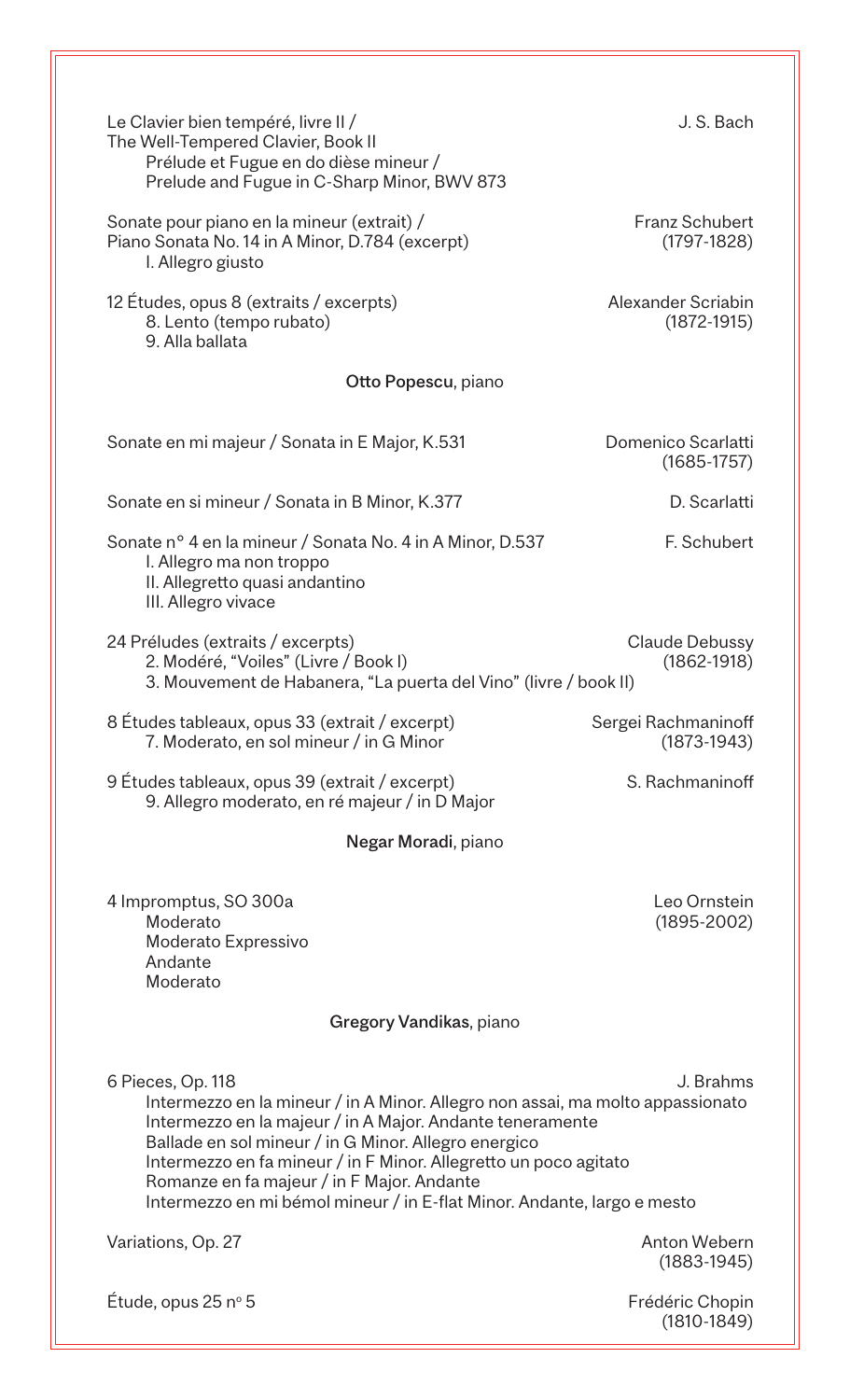| Trois études de concert, S.144 (extrait / excerpt)<br>2. La Leggierezza                                                                                                                                    | <b>Franz Liszt</b><br>$(1811 - 1886)$ |  |
|------------------------------------------------------------------------------------------------------------------------------------------------------------------------------------------------------------|---------------------------------------|--|
| <b>Almost Tonal</b>                                                                                                                                                                                        | Jarir Aana<br>(n. en / b. 1996)       |  |
| Elissa Nakhleh, piano                                                                                                                                                                                      |                                       |  |
| Études, opus 33 (extraits / excerpts)<br>1. Presto<br>5. Andante espressivo<br>6. Vivace<br>8. Lento assai mesto<br>9. Animato<br>11. Andante soave                                                        | Karol Szymanowsky<br>$(1882 - 1937)$  |  |
| Impromptus, D.935 (extraits / excerpts)<br>III. Andante<br>IV. Allegro scherzando                                                                                                                          | F. Schubert                           |  |
| Le tombeau du Couperin<br>1. Prélude<br>2. Fugue<br>3. Forlane<br>4. Rigaudon<br>5. Menuet<br>6. Toccata                                                                                                   | <b>Maurice Ravel</b><br>$(1875-1937)$ |  |
| Donglai Shi, piano                                                                                                                                                                                         |                                       |  |
| Sonate en si mineur, opus 40 nº 2 (extraits) /<br>Sonata in B Minor, Op. 40 No. 2 (excerpts)<br>I. Molto adagio e sostenuto - Allegro con fuoco e con espressione<br>II. Largo, mesto e patetico - Allegro | Muzio Clementi<br>$(1752 - 1832)$     |  |
| Renaissance (extraits / excerpts)<br>Livre / Book I (après Jean-Philippe Rameau)<br>1. Sarabande<br>2. Rigaudon<br>Livre / Book II (après Jean-Baptiste Lœillet)<br>12. Gigue                              | Leopold Godowsky<br>$(1870-1938)$     |  |
| Sonate-Ballade, opus 27 (extraits / excerpts)<br>I. Allegretto<br>II. Introduzione e Finale. Mesto - Allegro                                                                                               | Nikolai Medtner<br>$(1880 - 1951)$    |  |
| Mathieu Poirier, piano                                                                                                                                                                                     |                                       |  |
| Quatre chanson de jeunesse<br>1. Pantomime<br>2. Clair de lune<br>3. Pierrot<br>4. Apparition                                                                                                              | C. Debussy                            |  |
| Shan Jing, piano; Kelsey Ronn, soprano                                                                                                                                                                     |                                       |  |